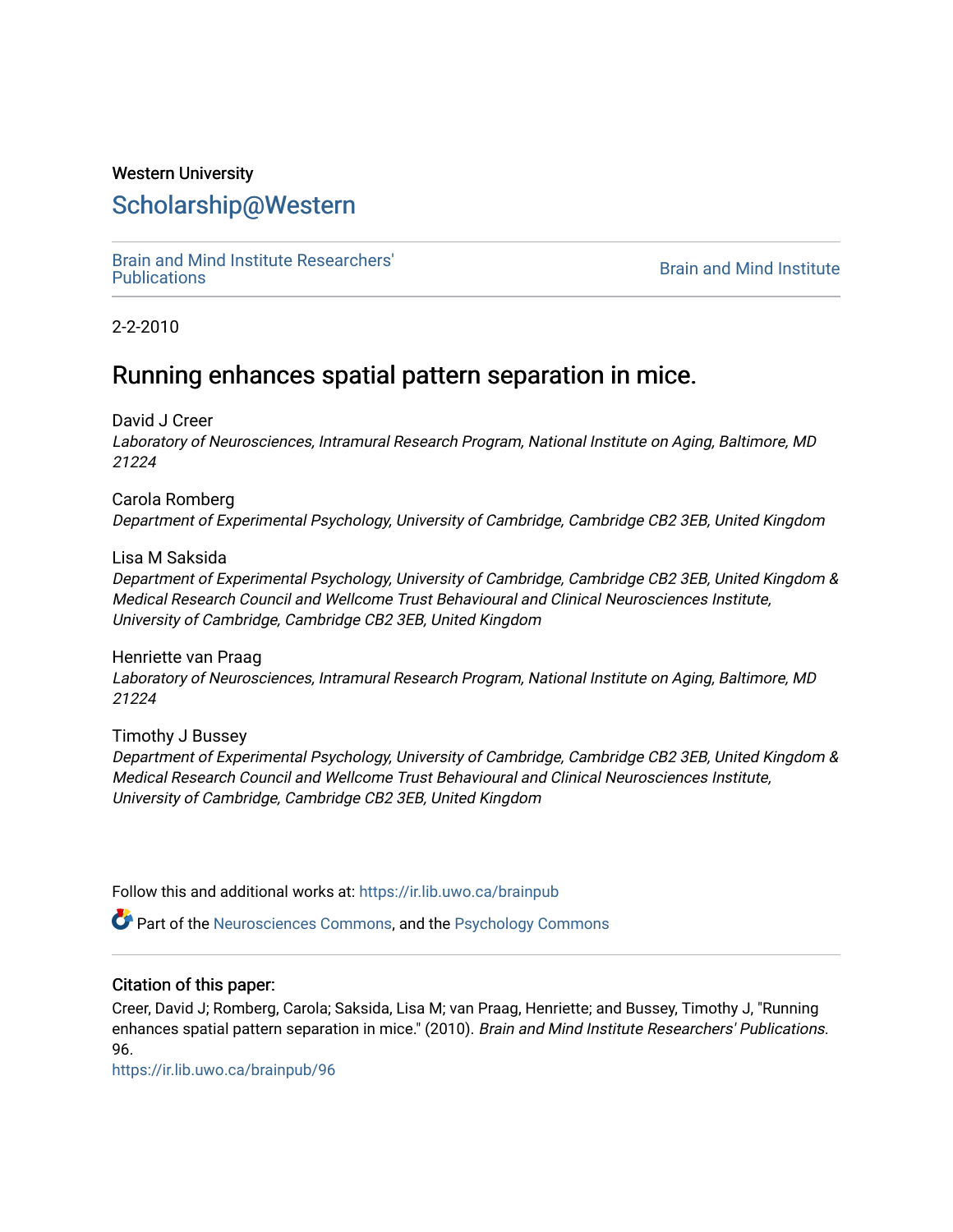# Running enhances spatial pattern separation in mice

David J. Creer<sup>a</sup>, Carola Romberg<sup>b</sup>, Lisa M. Saksida<sup>b,c</sup>, Henriette van Praag<sup>a,1</sup>, and Timothy J. Bussey<sup>b,c</sup>

<sup>a</sup>Laboratory of Neurosciences, Intramural Research Program, National Institute on Aging, Baltimore, MD 21224; <sup>b</sup>Department of Experimental Psychology,<br>University of Cambridge, Cambridge CB2 3EB, United Kingdom; and ʿMedi Institute, University of Cambridge, Cambridge CB2 3EB, United Kingdom

Edited\* by Ivan Izquierdo, Memory Center, Pontifical Catholic University of Rio Grande do Sul, Porto Alegre, Brazil, and approved December 18, 2009 (received for review October 11, 2009)

Increasing evidence suggests that regular exercise improves brain health and promotes synaptic plasticity and hippocampal neurogenesis. Exercise improves learning, but specific mechanisms of information processing influenced by physical activity are unknown. Here, we report that voluntary running enhanced the ability of adult (3 months old) male C57BL/6 mice to discriminate between the locations of two adjacent identical stimuli. Improved spatial pattern separation in adult runners was tightly correlated with increased neurogenesis. In contrast, very aged (22 months old) mice had impaired spatial discrimination and low basal cell genesis that was refractory to running. These findings suggest that the addition of newly born neurons may bolster dentate gyrus-mediated encoding of fine spatial distinctions.

exercise | hippocampus | learning | neurogenesis | pattern separation

Human and animal studies have shown that exercise has profound benefits for cognitive function. In children and young adults, there is a positive correlation between physical activity and learning (1, 2). In addition, the aging-associated decline in human memory function (3) and associated atrophy of gray matter volume can be attenuated by exercise (2, 4). In animal studies, both voluntary and forced running paradigms enhance learning and memory (5–7). Research pertaining to the underlying mechanisms has revealed significant central physiological and structural changes resulting from exercise. In particular, in the hippocampus, a brain region important for learning and memory, running increases neurotrophin gene expression (8, 9), vascularization (10, 11), dendritic spine density  $(12, 13)$ , and synaptic plasticity  $(6, 9)$ . These exercise-induced changes are associated with a robust increase in dentate gyrus neurogenesis in young rodents as well as a reversal of the agingrelated decline in cell genesis (6, 7, 10, 14). The positive association between running and neurogenesis has raised the hypothesis that newly born hippocampal neurons may mediate, in part, improved spatial learning associated with exercise.

Although adult hippocampal neurogenesis (15, 16) is a wellestablished phenomenon (17, 18), the precise functional relevance of newly born neurons has remained unclear (19). In a recent study, it was reported that adult neurogenesis may play an important role in dentate gyrus-mediated pattern separation  $(20)$ , the mnemonic representation of inputs with high temporal and spatial similarity (21, 22). The anatomical basis of pattern separation rests on the low probability that any two CA3 neurons will receive mossy-fiber inputs from the same granule cells  $(23, 12)$ 24). Furthermore, physiological experiments have shown that slight environmental differences elicit unique firing rate patterns in each environment in a small number of dentate granule cells (21). Interestingly, ablation of adult neurogenesis by x-irradiation or injection of lentivirus expressing dominant-negative Wnt (25, 26) impaired performance in the radial arm maze only when the rewarded arm was in close proximity to the sample arm (20). In addition, in a nonnavigational touch-screen system (27), irradiated mice could not distinguish between small differences (20). Although these are important observations, the potential effects of increased neurogenesis on pattern separation have not been researched. A relation between enhanced neurogenesis and improved pattern separation ability would provide additional evidence for a role of neurogenesis in pattern separation. Thus, in the present study, running adult and very aged mice were tested in spatial pattern separation tasks using a touchscreen system.

Here, we show that running improved discrimination between stimuli presented close together on a touch screen in adult animals. There was no effect of exercise with a larger separation between the stimuli, suggesting that running-associated cellular changes are not required when inputs are obviously distinct. Indeed, very old mice with low basal cell genesis that was refractory to running acquired the task in the larger separation condition only. Thus, exercise alone, without enhanced neurogenesis, is not sufficient to improve fine pattern separation ability. Furthermore, when stimuli were narrowly separated, neurogenesis and performance of individual adult mice were closely correlated. These findings indicate that exercise enhances distinct encoding of spatial information and that increased neurogenesis may contribute to the observed functional improvement.

### Results

Running Wheel Activity. Both adult and aged mice made use of the running wheel, averaging a distance of  $23.5 \pm 1.79$  km (adult mice) or  $5.4 \pm 0.68$  km (aged mice) per day. This is more than reported in previous studies (6, 10). The increase in distance traveled may have been attributable to the use of a saucershaped wheel with low resistance (Fig. 1).

Touch-Screen Testing. Task training (intermediate separation between stimuli). Following 1 month of shaping to the touch-screen box, the adult mice were housed with or without running wheels, were injected with BrdU over 5 days, and then began task training on day 38 of the study (Fig. 1C). The average number of days to complete the task training [i.e., ability of a mouse to complete acquisition (seven of eight correct choices) and one reversal with an intermediate separation (Fig. 1A) between the stimuli in one session of 60 trials for three of a total of four consecutive sessions] did not differ between the control and running groups. Thus, there was no significant difference between the groups in days taken to complete task training [control:  $17.22 \pm 2.49$  days, runner:  $14 \pm$ 6.51 days;  $t_{(18)} = 0.86, P > 0.39$ ].

Probe trials (big and small separation between stimuli). After completion of task training, mice were presented with either small or big separations between the stimuli. Mice were trained to reach a criterion of seven of eight trials correct before reversal of the position of the stimuli. ANOVA of only the acquisition data (before the first reversal) with repeated measures (group X

Author contributions: L.M.S., H.v.P., and T.J.B. designed research; D.J.C., C.R., and H.v.P. performed research; D.J.C., C.R., and H.v.P. analyzed data; and H.v.P. wrote the paper.

The authors declare no conflict of interest.

<sup>\*</sup>This Direct Submission article had a prearranged editor.

<sup>&</sup>lt;sup>1</sup>To whom correspondence should be addressed at: Laboratory of Neurosciences, Intramural Research Program, National Institute on Aging, 251 Bayview Boulevard, Suite 100, Baltimore, MD 21224. E-mail: [vanpraagh@mail.nih.gov.](mailto:vanpraagh@mail.nih.gov)

This article contains supporting information online at [www.pnas.org/cgi/content/full/](http://www.pnas.org/cgi/content/full/0911725107/DCSupplemental) [0911725107/DCSupplemental](http://www.pnas.org/cgi/content/full/0911725107/DCSupplemental).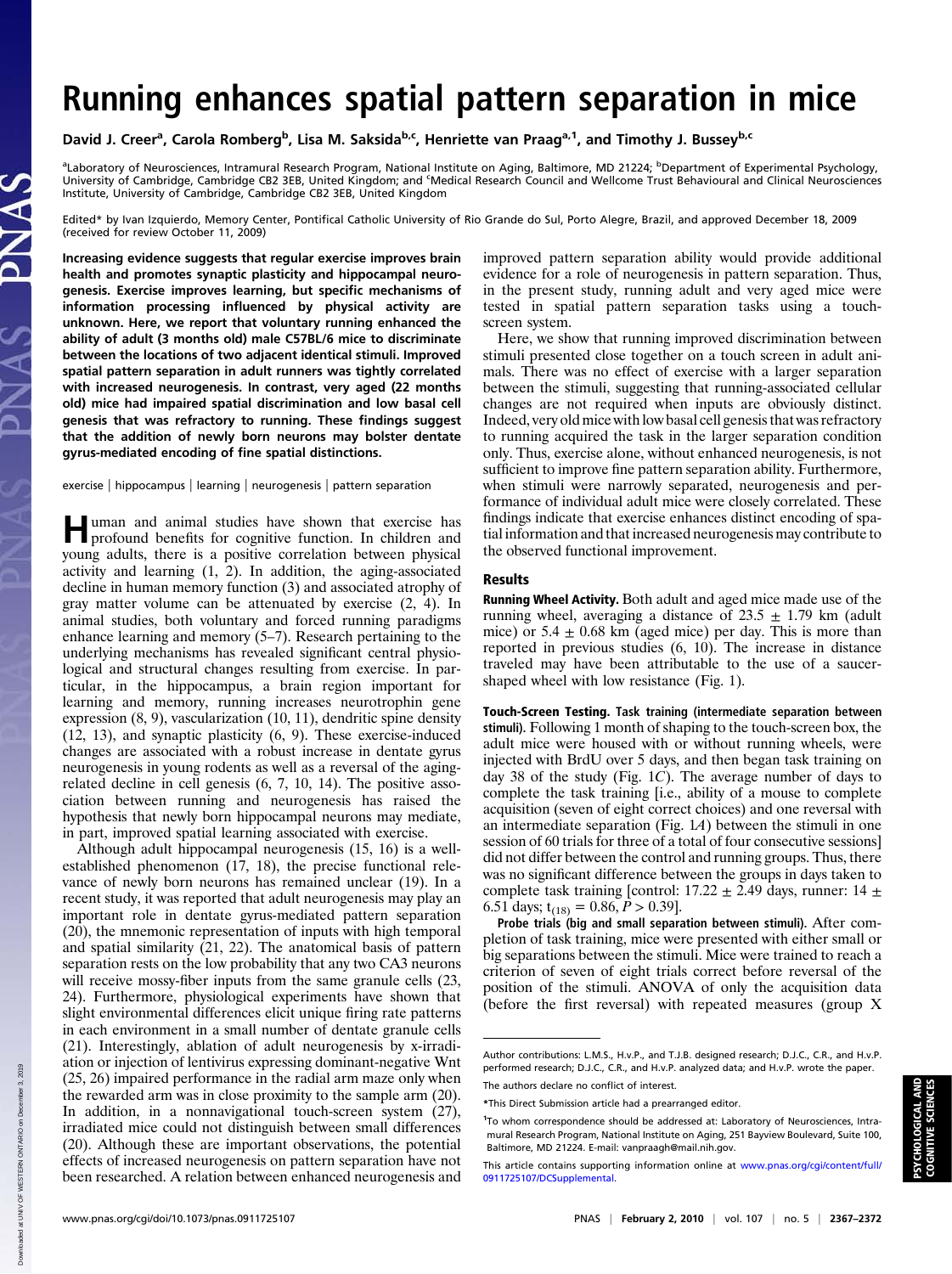

Fig. 1. Mice were trained to distinguish between arrays of stimuli displayed on a touch screen in an operant chamber. (A) Three stimulus arrays were used during the experiments. (i) Mice were initially trained with an intermediate separation between stimuli for task training. Thereafter, animals started probe sessions with big  $(ii)$  and small  $(iii)$  stimulus separation conditions. (B) Mice were housed with or without a running wheel. (C) Timeline of the study.

separation) of trials to criterion revealed a significant effect of exercise  $[F<sub>(1,18)</sub> = 5.30, P < 0.03]$ , a significant effect of separation  $[F_{(1,18)} = 34.47, P < 0.0001]$ , and a nonsignificant interaction between group and separation  $[F_{(1,18)} = 2.54, P > 0.12]$ . As we predicted differences in the small but not the big condition, planned comparisons using posthoc Fisher's predicted leastsquare difference (PLSD)  $t$  tests were carried out and revealed a significant difference between control and running mice on the small separation ( $P < 0.05$ ) but no difference between the groups when there was a big separation between stimuli ( $P > 0.24$ ). These findings suggest that the capacity to make fine distinctions between similar inputs was enhanced in the running mice. In addition, a trend toward a correlation ( $P = 0.13$ ) was observed between small separation acquisition performance and newly born neuron density (Fig. 2).

After mice acquired the ability to distinguish between the two stimuli (in either the big or small condition), the position of the stimuli was reversed and mice were trained to reach criterion again. The average number of reversals was analyzed for the big and small stimulus separations. ANOVA with repeated measures (group X session) showed a significant interaction for the small separation condition  $[F_{(2,18)} = 8.48, P < 0.001]$  but not for the big separation condition  $[F(2,18)] = 0.26$ ,  $P > 0.77$ ]. Specific comparisons between groups in the small separation sessions showed that running mice performed significantly better than control animals in session 2 ( $P < 0.002$ ), indicating that runners learned the task faster than controls. Thereafter, control performance increased to the same level as the runners. Moreover, regression analysis revealed a significant correlation between reversal performance and newly born neuron density ( $P < 0.03$ ). These findings show that the mice with the greatest increase in the number of newly born neurons performed best on the most challenging aspect of the test, reversals when the separation between locations was small (Fig. 3). Aged mice. The very old mice exhibited impaired shaping to the touch screen (Fig.  $1C$ ), as evidenced by a failure to complete 30 trials in which the animal must initiate the next trial by an additional nose poke to the pellet receptacle for 2 consecutive days in 1 h at 70% correct (Methods, "must initiate" stage). Although the adult mice averaged  $77.31\%$  ( $\pm 1.80\%$ ) correct across all their days of training, the very old mice only reached 43.03% ( $\pm$ 1.01%). Therefore, they underwent modified testing, with 10 days of intermediate pattern separation in sedentary conditions, followed by 10 days of testing on the same task after housing with an exercise wheel ([SI Text](http://www.pnas.org/cgi/data/0911725107/DCSupplemental/Supplemental_PDF#nameddest=STXT), training and testing of aged mice on the intermediate pattern separation task).

Acquisition. Average trials to complete acquisition on the intermediate pattern separation task in block 1 (average score over 10 days) and block 2 (average score over 10 days) were analyzed by a repeated-measures ANOVA (block  $\times$  group). There was a significant interaction between block and group  $[F_{(1,6)} = 6.851]$ ,  $P < 0.04$ . Specific comparisons showed that there was no significant difference between the groups within block 1  $[t_{(6)} = 1.28]$ ,  $P > 0.25$ ] and block 2 [ $t_{(6)} = 1.52, P > 0.18$ ]. However, paired comparisons indicated that aged animals housed with running wheels after completing block 1 needed fewer trials to complete acquisition  $[29.4 \pm 2.77]$  to  $17.23 \pm 1.9$ , block 1 to block 2, respectively;  $t_{(3)} = 4.0$ ,  $P < 0.03$ ], whereas controls did not improve between block 1 and block 2 [22.13  $\pm$  2.38 and 24.08  $\pm$ 2.57, block 1 to block 2, respectively;  $t_{(3)} = 0.44, P > 0.69$ . These findings suggest that exercise has a mild beneficial effect on intermediate pattern separation in very aged mice (Fig. 4A).

Reversals. To determine whether the number of reversals in the intermediate pattern separation task increased with running between block 1 and block 2, ANOVA with repeated measures (block × group) was carried out. There was no interaction between block and group  $[F_{(1,6)} = 1.80, P > 0.23]$ , suggesting that running did not improve performance on the more difficult stimulus reversal task in very old mice (Fig. 4B).

Cell Counts and Phenotype Analysis. BrdU-positive cells in the dentate gyrus were counted. In adult mice, wheel running significantly increased the number  $[t_{(18)} = 5.04, P < 0.0001]$  and density  $[t_{(18)} = 5.34, P < 0.0001]$  of BrdU-labeled cells, confirming previous studies (6, 7, 9, 10, 14). In addition, 30 cells per dentate gyrus were analyzed for coexpression of BrdU and NeuN for neuronal phenotype. There was no difference between the groups in percentage of BrdU/NeuN-positive cells  $[t_{(18)} = 1.09]$ ,



Fig. 2. Acquisition of big and small separation between stimuli. Mice were trained to reach a criterion of seven of eight trials correct. (A) Runners (run) performed better than controls (con) in acquisition in the small separation condition (\* $P < 0.05$ ) but not in the big separation condition ( $P > 0.24$ ). (B) Trend toward a correlation between trials to acquisition of the small separation and newly born neuron density was observed ( $P = 0.13$ ). Photomicrographs of BrdU-positive cells in control (C) and runner (D) dentate gyrus 10 weeks after the last injection. (Scale bar: 50 μm)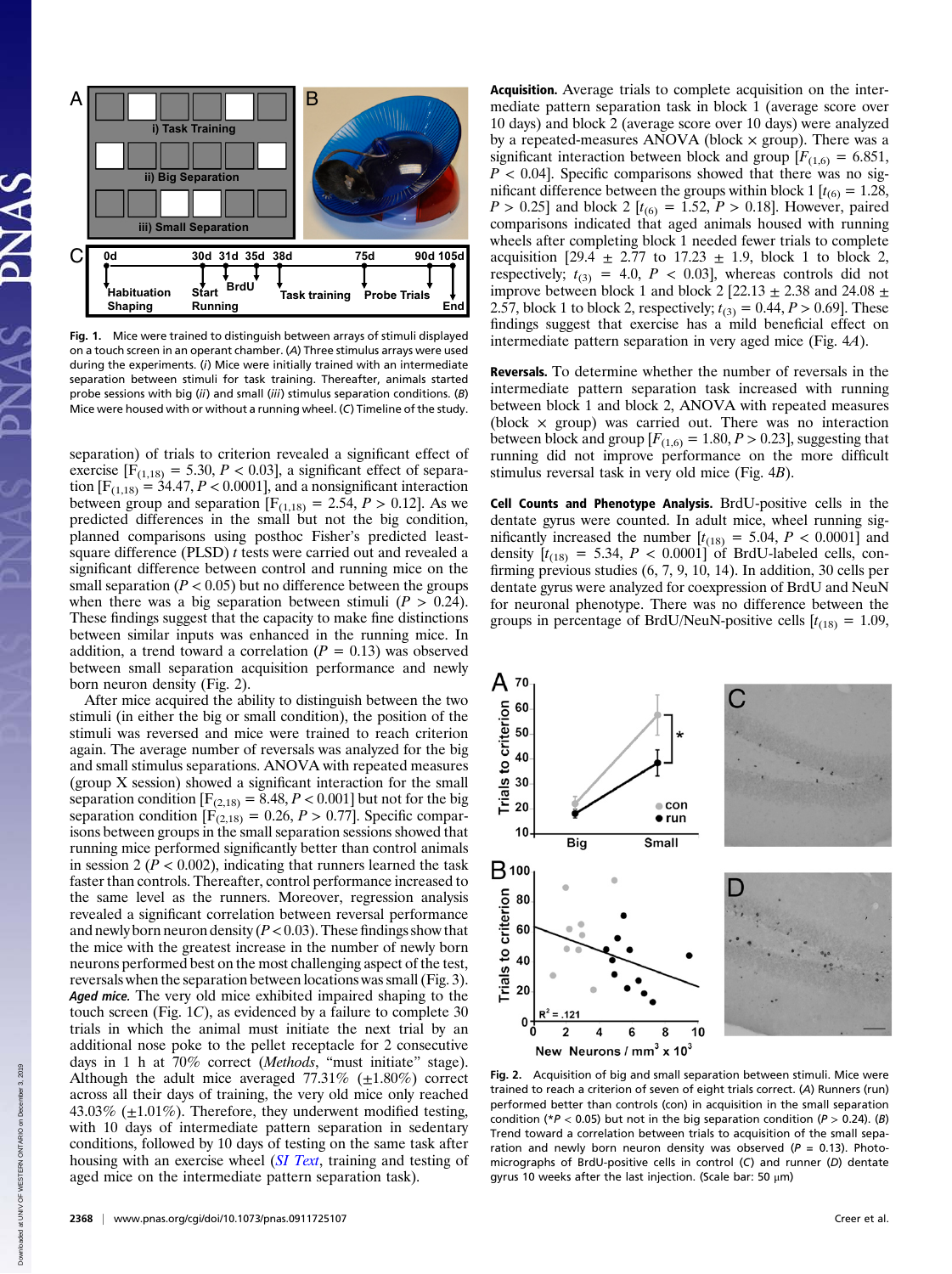

Fig. 3. Reversal of stimulus reinforcement in the big and small conditions. The reinforcement of the stimuli was reversed each time a mouse reached criterion so that the previously correct location became the incorrect location and vice versa. (A) There was no difference between the groups in the big separation condition in the number of reversals. con, control; run, runner. (B) Runners performed better than controls in the reversal task when the separation between stimuli was small (\*P < 0.002). (C) Significant correlation between task performance in the small condition and newly born neuron density was observed ( $P < 0.03$ ). Confocal images of BrdU-positive cells in the dentate gyrus of sections derived from control  $(D)$  and runner  $(E)$  mice 10 weeks after the last injection. Sections were immunofluorescent double-labeled for BrdU (green) and NeuN (red). (Scale bar: 50  $\mu$ m) (F) Newly born neuron density was increased in runners as compared with controls ( $P < 0.0001$ ).

 $P > 0.29$ , but, overall, the runner group had significantly more newly born neurons than control animals  $[t<sub>(18)</sub>] = 5.16, P <$ 0.0001; Table 1 and Fig. 3F]. In the very aged mice, running did not increase the number of BrdU-labeled cells [control:  $25.3 \pm$ 5.63, runner:  $29 \pm 4.1$ ;  $t_{(6)} = 0.54$ ,  $P > 0.61$ ; Fig. 4 C and D].

Vasculature. Previous work has shown that exercise affects dentate gyrus vasculature (10, 28). Coronal sections from the adult and aged groups were stained with tomato lectin. Blood vessel density was analyzed in the dentate gyrus, including the molecular layer, using a semiautomatic analysis (Slidebook; Intelligent Imaging Innovations Inc.). There was a significant increase in dentate gyrus angiogenesis in adult running mice  $[t<sub>(18)</sub>] = 2.14, P$ < 0.05] [\(Fig. S1](http://www.pnas.org/cgi/data/0911725107/DCSupplemental/Supplemental_PDF#nameddest=sfig01)). No change was observed in vasculature in aged runners  $[t_{(6)} = 0.47, P > 0.66]$  (Fig. 4 *E* and *F*).

### Discussion

To study the effect of exercise on dentate gyrus-mediated pattern separation, adult and aged mice were tested on a spatial discrimination task (29) carried out in an automated touch-screen testing system (27, 30). Running selectively enhanced spatial touch-screen performance when stimuli were presented in close proximity in adult mice. There was no difference between the groups when the separation between locations to be discriminated was large. In addition, task performance and neurogenesis were positively correlated in adult mice. A physiological model of newly born cell ablation, the natural decline of neurogenesis to very low levels in old mice, revealed only a very modest enhancement on the intermediate pattern separation task in runners that was not accompanied by alterations in angiogenesis or cell genesis. Taken together, these findings provide evidence that newly born neurons may contribute to fine pattern separation.

It has long been known that the hippocampus is important for the acquisition of memories (31, 32). However, the contributions of the different hippocampal subfields have only been investigated more recently. Area CA1 is thought to encode memories (33), area CA3 is thought to mediate pattern completion (34, 35), and the dentate gyrus is considered important for spatial pattern separation (21, 22, 36). Evidence from computer modeling (37) studies suggesting that granule cells mediate processing of spatial distinctions was supported by behavioral evidence from lesion studies (36, 38) and transgenic animals with a selective knockout of NMDA receptor NR1 (22) as well as in vivo recordings in different environments (21). However, it has not been previously investigated whether physical activity can enhance the function of a task mediated by a specific subfield, the dentate gyrus, and whether newly born granule cells may play a role. In the present study, it was shown that exercise produced improvements in the touch-screen task, providing evidence that physical activity, and possibly exercise-induced neurogenesis, is important for discrimination between similar locations.

Physical activity has many functional benefits ranging from memory to mood and is accompanied by changes in neurotransmitters, growth factors, spine density, synaptic plasticity, and vascularization (11–13, 39). Similar to previous research, wheel running enhanced angiogenesis in the adult but not aged dentate gyrus (10). Thus, although we cannot definitively rule out an explanation of enhanced performance of the adult animals in terms of angiogenesis, findings in aged runners indicate that exercise alone, without angiogenesis or neurogenesis, is insufficient to improve small pattern separation. Indeed, among the cellular effects of voluntary exercise in the hippocampus, enhanced dentate gyrus neurogenesis is a striking structural alteration. Previous studies have reported a positive correlation between physical activity, neurogenesis, and performance in less specific hippocampus-dependent spatial maze tasks (6, 7, 10). However, studies in which newly born cells were ablated in runners did not always have consistent results. For example, some researchers found that irradiation of newly born cells in running mice selectively blocked improvement in a general test of hippocampal function, water maze learning (40), but not in contextual fear conditioning (40, 41), whereas others reported opposite findings (42). We propose that these discrepant findings might be explained in terms of differences in the requirements for spatial pattern separation. Because this factor was not manipulated explicitly in these previous studies and many other factors differ between these tests, such a suggestion must remain as conjecture. However, support for this idea comes from the finding in the present study that running improves performance in the condition with a high but not a low requirement for pattern separation when other factors are held constant across the two conditions. Furthermore, previous studies may have been confounded by possible changes in motor skills. In the present study, a touch-screen method was used, which has minimal motor requirements (27, 30).

All animals were sedentary during the habituation and shaping portion of the experiment in which mice were trained to retrieve

Downloaded at UNIV OF WESTERN ONTARIO on December 3, 2019

Down

loaded at UNIV OF WESTERN ONTARIO on December 3, 2019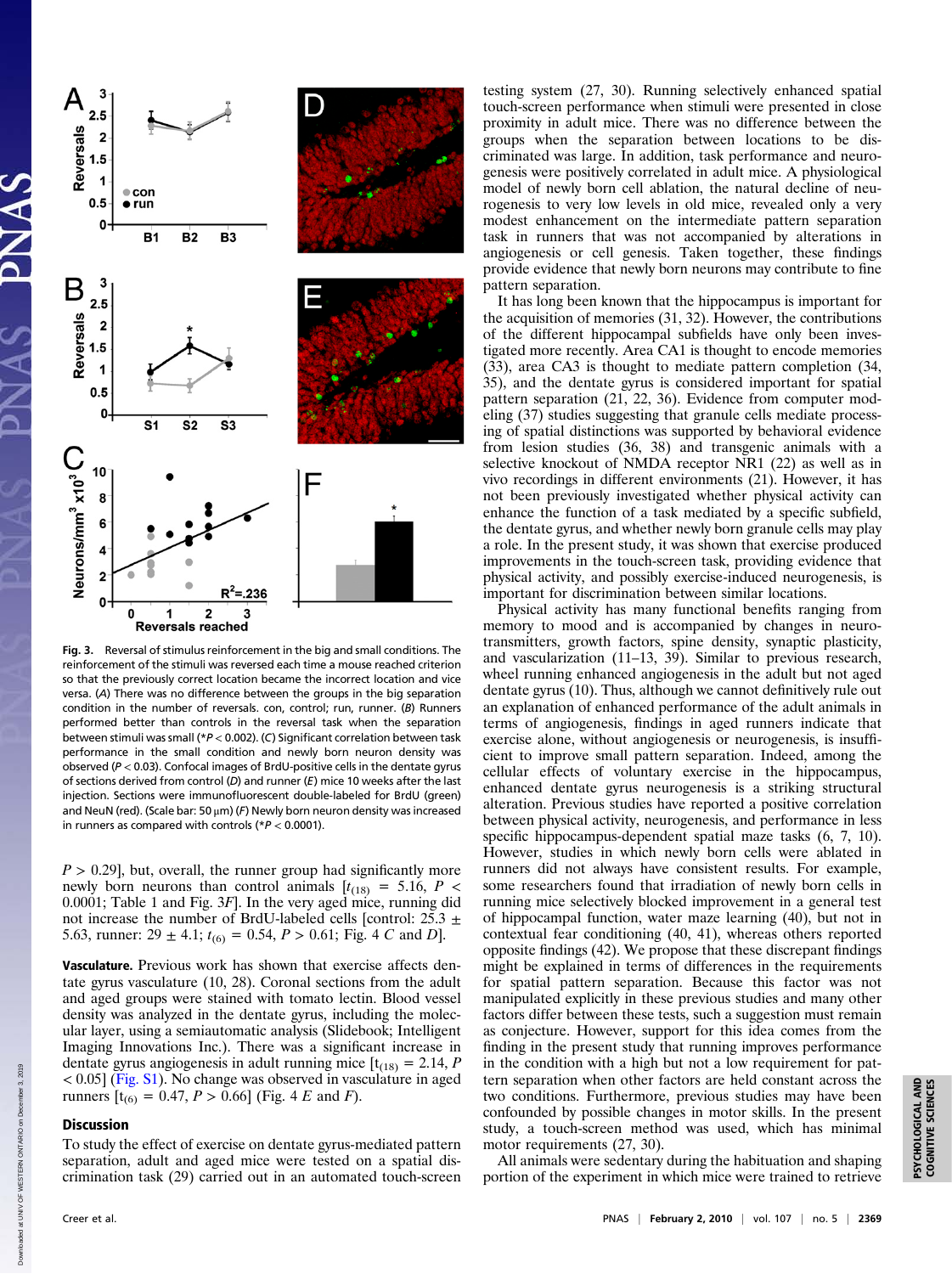

Fig. 4. Intermediate spatial pattern separation in aged mice. Mice ( $n = 8$ ) were trained for 10 days under sedentary conditions (block 1). Thereafter, mice were divided into sedentary ( $n = 4$ ) and runner ( $n = 4$ ) groups, injected with BrdU over 5 days, and trained for an additional 10 days on the same task (block 2). (A) Running improved performance on acquisition of the task in block 2 as compared with block 1 ( $P < 0.03$ ). (B) Reversal performance was not influenced by exercise. con, control; run, runner. The number of BrdUlabeled cells did not differ between controls (C) and runners (D) at 17 days.  $(E \text{ and } F)$  Lectin-stained vessel density was quantified using imaging software. There was no change in dentate gyrus vasculature in running aged mice (F) as compared with controls (E). (Scale bar: 100  $\mu$ m.)

a reward pellet and to initiate experiments by touching the screen. Adult mice were housed with or without wheels once task training began. There was no effect of running on the average number of days to master the task when there was an intermediate separation between the stimuli [i.e., the ability of a mouse to make a series of correct choices in the touch-screen box (reinforcement of a square on the screen) and to achieve one reversal for 3 of 4 consecutive days]. Effects of physical activity

|  |  | Table 1. Survival of BrdU <sup>+</sup> cells and neurogenesis |
|--|--|---------------------------------------------------------------|
|  |  |                                                               |

|                         | Control      | Runner         |
|-------------------------|--------------|----------------|
| $BrdU^+$ cells          | 1,286 (144)  | 2,956 (274)*   |
| $BrdU^{+}/mm^{3}$       | 3,303 (357)  | 7,153 (555)*   |
| % neurons               | 81(2.5)      | 85(2.1)        |
| Total neurons           | 1,062 (143)  | 2,483 (219)*   |
| Neurons/mm <sup>3</sup> | 2,731 (362)  | $6,009$ (432)* |
| Volume, mm <sup>3</sup> | 0.45(0.0082) | 0.47(0.0087)   |

Adult C57BL/6 mice ( $n = 20$ ) were assigned to either the control ( $n = 9$ ) or runner ( $n = 11$ ) group after completion of shaping and before the onset of task training in the touch-screen system. Mice received five daily BrdU (50 mg/kg) injections. Survival, density of BrdU-labeled cells, and volume of the dentate gyrus were determined 10 weeks after the last BrdU injection. Phenotype of the surviving cells was determined by immunofluorescent doublelabeling for BrdU and NeuN (neurons). The density and percentage of BrdUpositive cells double-labeled for NeuN are presented. All data are presented as means (SE).

\*Significantly different from controls ( $P < 0.0001$ ).

on pattern separation performance in adult mice became apparent during probe trials, when stimuli were presented in close proximity. Runners performed better than controls when the separation between stimuli was small but did not differ from controls in the large separation condition. Both acquisition of the task and the ability to learn that the stimulus was reversed in location, were enhanced in the small separation condition. The small separation task is difficult for the mice to acquire and likely places a high demand on the dentate gyrus. Additional neurons generated following exercise could benefit performance. It is of interest that probe trials were carried out 1.5–2 months after the onset of running, corresponding to the time frame in which newly born neurons exhibit the greatest amount of synaptic plasticity (43, 44). Given the difficulty of the task (no mouse achieved more than three reversals in the small separation condition), the doubling of the number of highly plastic newly born neurons in runners appears beneficial. Furthermore, a significant correlation between newly born cell number and task performance in individual mice was observed. Moreover, these findings are consistent with recent work suggesting that neurogenesis mediates dentate gyrus pattern separation (20).

In previous studies, researchers have attempted to correlate spatial memory of individual animals with newly born cell number, with varied outcomes. During aging, some researchers reported a positive correlation between a decline in learning and a decreased number of newly born cells (45), whereas others showed an opposite link between cell genesis and performance (46). In the present study, a positive correlation between the number of newly born neurons and task performance in individual mice was observed. In the acquisition phase of the small separation task, there was a trend toward a correlation between performance and neurogenesis. However, the association was significant only for the most difficult aspect of the study, the ability of the mouse to distinguish between small separations that were reversed in location each time the mouse reached criterion. This relation was observed without a phenotype shift in the percentage of newly born neurons between control and runner groups, in agreement with some (47, 48) but not other (10, 14, 49) reports. Differentiation may depend on exercise intensity (50) and use of a wheel with low resistance in the current study may account for the observed difference. The correlation between performance in the small condition and neurogenesis in individual adult animals suggests that newly born neurons may become incrementally important as the requirement for pattern separation increases.

Aged animals were only tested in the intermediate pattern separation task because they did not achieve the set criterion for testing in the small separation condition. Exercise resulted in a modest improvement in task acquisition upon comparison before and after running. There was no effect of physical activity on the ability to distinguish between intermediate separations that were reversed in location. Exercise did not enhance cell genesis in these very aged mice, which differs from previous observations in 18-month-old male C57BL/6 runners (10). This suggests that at very advanced age, cell genesis becomes refractory to running, possibly attributable to loss of plasticity of rapid amplifying type 2 progenitor cells (18). In addition, there was no change in dentate gyrus angiogenesis in the aged mice, similar to previous observations (10). It remains unclear what may mediate the slight improvement in performance. However, this physiological model of virtually ablated cell genesis supports the hypothesis that neurogenesis is important for spatial pattern separation.

In summary, the present study shows that running increases neurogenesis and promotes the ability to make fine spatial distinctions on a touch-screen task that is not dependent on motor skills. In addition, an exercise-induced increase in the number of newly born neurons was correlated with enhanced performance, suggesting that neurogenesis may play a role in spatial pattern separation. Furthermore, very old mice with low basal cell gen-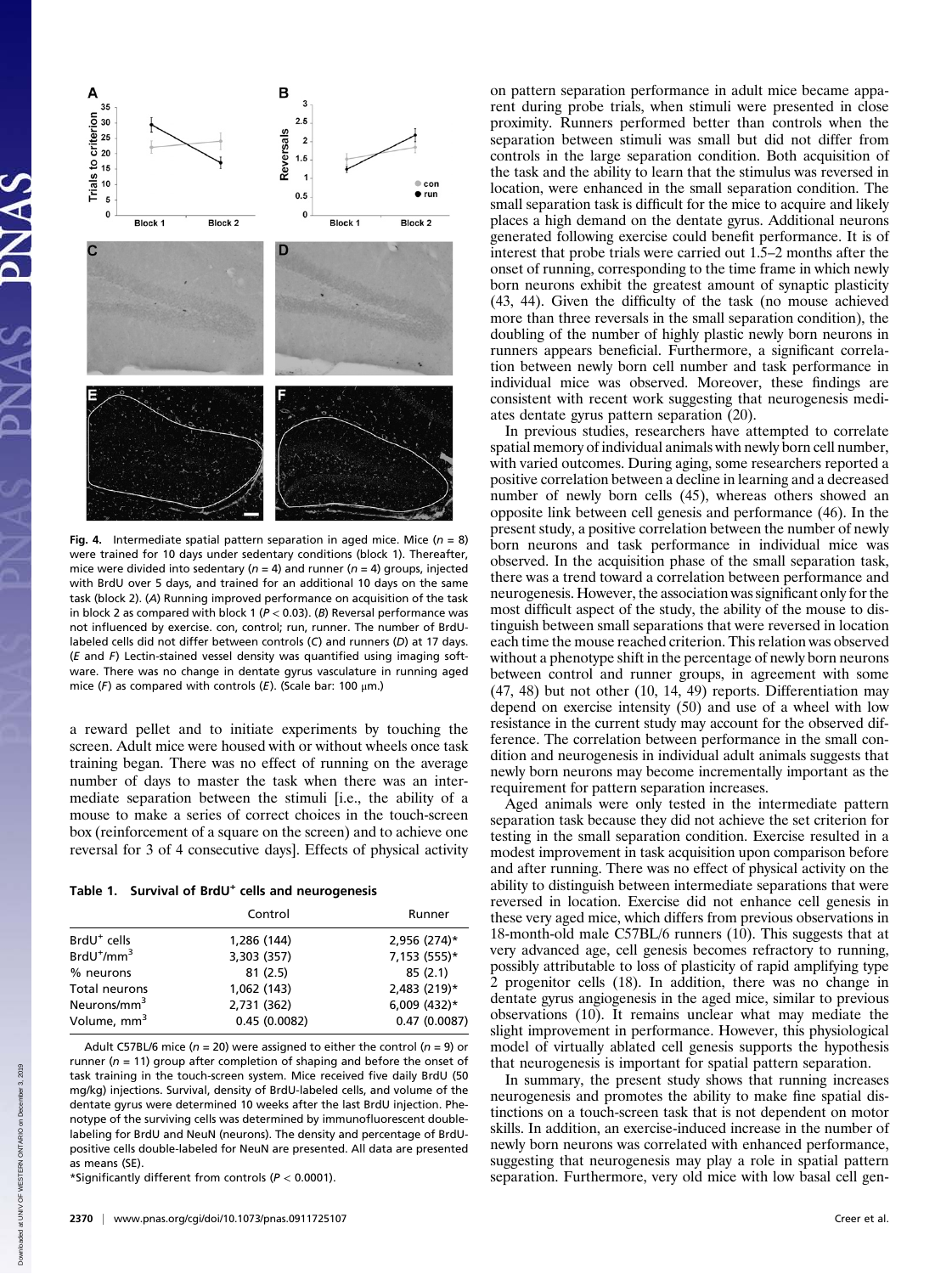esis that was refractory to running were able to acquire only the larger separation task, showing that running in the absence of cellular and vascular plasticity is not sufficient to improve pattern separation ability. Taken together, our findings indicate that exercise-induced neurogenesis improves dentate gyrus-mediated encoding of distinct spatial representations.

#### Methods

Subjects. Twenty 3-month-old and eight 22-month-old male C57/BL6 mice (Jackson Laboratories) were individually housed in a temperature-controlled (22 °C) room with a 12-h light/dark cycle (lights on 7:00 AM to 7:00 PM). Mice were given ad libitum access to water and were food-deprived to 85% free feeding weight throughout the study. Following pretraining in the touchscreen system, mice were housed under control (adult:  $n = 9$ , aged:  $n = 4$ ) or exercise (adult:  $n = 11$ , aged:  $n = 4$ ) conditions for the remainder of the study.

Mouse Touch Screen. The testing apparatus consisted of a sound-attenuating box containing a standard modular chamber (Med Associates; height = 23 cm, width = 30 cm, depth = 25 cm) with clear plexiglas walls, a metal frame, and a floor consisting of metal bars spaced 1 cm apart. The operant chamber was fitted with an infrared touch screen (Craft Data Ltd.), a pellet receptacle with light illumination and head entry detectors, a 14-mg pellet dispenser, a 3-W house light, and a tone generator (Med Associates). The infrared sensors eliminated the need for force for nose poke detection. A plexiglas "mask" containing six windows (2.5  $\times$  2.5 cm, equally spaced 0.5 cm apart) ≈1.6 cm from the floor of the chamber positioned in front of the touch screen allowed the presentation of stimuli on the touch screen to be spatially localized and prevented the mouse from accidentally triggering the touch screen (e.g., with its tail) (Fig. 1A).

Shaping. Habituation. On the first 2 days of shaping, animals were placed in operant boxes with the screen switched off, the house light on, and the magazine filled with food pellets for 15 min each day to become accustomed to the box.

Pavlovian training. On day 3, animals underwent Pavlovian conditioning. A white square stimulus was presented randomly in one of five possible locations on the screen (all locations were on the bottom of the screen and were aligned horizontally). Each pellet delivery was combined with a tone. The intertrial interval (ITI) was 30,000 ms. The screen did not need to be touched, but if the mouse touched any part of the screen, including a nonlit area, a tone was generated and a pellet was given. Mice were given 30 automated Pavlovian training trials for 1 day.

"Must touch" stage. Once Pavlovian training was complete, animals moved on to the "must touch" stage. Each trial began with the presentation of one white square stimulus displayed randomly in one of five possible locations. The mouse was rewarded for touching the white stimulus part of the screen; in such case, a tone was presented and a reward was given. A touch to a location that did not contain a square was scored as incorrect; no tone was generated, no reward was given, and the stimulus remained on the screen until it was touched. The next trial began after the food pellet was eaten (i. e., when an exit from the pellet receptacle was detected). The ITI was 5,000 ms. Mice continued on to the next stage of training when they completed a criterion of 30 trials in 1 h at 70% correct.

"Must initiate" stage. Stimuli were presented in the same manner as in the previous stage. A reward was only given for correct stimulus touches. After reward collection, the animal was required to initiate the next trial by an additional nose poke to the pellet receptacle. Mice continued training until each animal completed 30 trials in 1 h at 70% correct for 2 consecutive days. The adult mice averaged 77.31  $\pm$  1.80% across all their days of training. The very old mice only reached an average of 43.03  $\pm$  1.01%. Therefore, the aged mice were tested in a modified version of the pattern separation task as described in [SI Text](http://www.pnas.org/cgi/data/0911725107/DCSupplemental/Supplemental_PDF#nameddest=STXT) (training and testing of aged mice on the intermediate pattern separation task).

Exercise and BrdU Injections. On completion of shaping, adult animals were divided into two groups: control (CON,  $n = 9$ ) and exercise (RUN,  $n = 11$ ) and running wheels were added to the cages of the exercise group. Wheels were linked to a bicycle computer (Sigma Sport USA) to measure daily running distance (51). One day thereafter, mice were given daily i.p. injections of BrdU, 50 mg/kg, over 5 consecutive days (Fig. 1 B and C).

1. Sibley BA, Etnier JL (2003) The relationship between physical activity and cognition in children: A meta-analysis. Pediatric Exercise Science 15:243–256.

Task Training. Two days after the last BrdU injection, animals were tested on a spatial discrimination task (30). Animals were placed in the operant boxes with six-hole masks (Fig. 1A). White squares (the stimuli) were presented in two of the six possible locations, aligned in a row along the bottom of the screen. The two stimuli were in positions 2 and 5 if position 1 was the furthest left, and each position was numbered consecutively from left to right. Only one of the squares was reinforced with the tone and pellet, and the correct side was counterbalanced between mice. When the mouse had achieved the criterion of seven of eight trials correct (i.e., it had completed the acquisition phase), the reinforced stimulus was reversed (i.e., the previously incorrect location became the correct location, and vice versa). When the mouse completed this first reversal (by again getting seven of eight trials correct on the new side), the reward contingency was again reversed. This procedure continued for 60 trials, or a maximum of eight reversals. On the next day, the mouse was presented with the same stimuli, and the correct side was the same as the side that was last correct in the previous session; that is, if a mouse started with position 5 correct and achieved acquisition and completed two reversals to criterion (the session therefore ending during its third reversal), it would start with position 2 being the correct stimulus on the next day. Mice were given task training until they were able to complete to criterion with at least one reversal for 3 of 4 consecutive days. Thereafter, they continued to probe trials.

Probe Trials. For probe trials, the mouse was presented with one of either a small or a big separation condition (counterbalanced so that half of the animals in each group were first presented with the big separation and the animals in the other half of the group were presented with small separations; Fig. 1A). In the big separation condition, the two stimuli were presented in positions 1 and 6, and in the small separation condition, stimuli were presented at positions 3 and 4. The same rules for criterion applied, except that probe trials were given for a finite number of days. Each mouse was given each separation (small or big) alternating every 2 days per block over 12 days of testing. For example, if they started with the big separation, they would be presented with that condition for 2 days, then the small condition for 2 days, and then the big condition again for 2 days until testing was complete.

Histology/Immunohistochemistry. Animals were deeply anesthetized with sodium pentobarbital (Merial) and perfused transcardially ([SI Text](http://www.pnas.org/cgi/data/0911725107/DCSupplemental/Supplemental_PDF#nameddest=STXT), histology/ immunohistochemistry).

Quantity and phenotype of newly born cells. Immunohistochemistry for BrdU and immunofluorescent double-labeling for BrdU and Neuronal Nuclei (Neun) were performed on free-floating 40-μm coronal sections that were pretreated for BrdU immunohistochemistry by denaturing DNA, as described previously (6, 14). BrdUpositive cells were counted in a 1-in-6 series of sections (240 μm apart) through a ×20objective (BX51; Olympus) throughout the rostrocaudal extent of the granule cell layer ([SI Text](http://www.pnas.org/cgi/data/0911725107/DCSupplemental/Supplemental_PDF#nameddest=STXT), quantity and phenotype of newly born cells). To analyze the phenotype of the newly born cells, a 1-in-12 series of sections (480 μm apart) was double-labeled with BrdU and NeuN, and was analyzed by confocal microscopy (Fluoview FV1000 Olympus). Thirty BrdU-positive cells per adult mouse were analyzed for the coexpression of BrdU and NeuN for neuronal phenotype. The ratio of BrdU-positive cells colabeling with NeuN was determined.

Vasculature. Lectin staining (Lycopersicon esculentum; Vector) was used to visualize hippocampal blood vessels as described previously (10, 28) ([SI Text](http://www.pnas.org/cgi/data/0911725107/DCSupplemental/Supplemental_PDF#nameddest=STXT), vasculature). For quantification of blood vessel density, the hippocampus was imaged at ×10 magnification using the confocal microscope with identical parameters for each image (Fluoview FV1000; Olympus). Specifically, eight 3-μm-thick optical sections through the hippocampus were taken from six equidistant sections (240  $\mu$ m apart) from each brain. Thereafter, the z-stacks were merged using Slidebook (Intelligent Imaging Innovations, Inc.). Using this program, the outline of the dentate gyrus, including the hilus and molecular layer, was traced by the experimenter, who was blinded to the treatment groups. Subsequently, the density of lectin-stained vessels was calculated by the software.

Statistical Analysis. All statistical analyses were carried out using Statview (Abacus Corporation) ([SI Text](http://www.pnas.org/cgi/data/0911725107/DCSupplemental/Supplemental_PDF#nameddest=STXT), statistical analysis).

ACKNOWLEDGMENTS. We thank Dr. Mark Mattson for comments on the manuscript, Linda Kitabayashi for help with figure preparation, Nicholas McCollum for image analysis advice, and Kriti Gandhi for technical assistance. This research was supported by the Intramural Research Program of the National Institutes of Health, National Institute on Aging.

2. Hillman CH, Erickson KI, Kramer AF (2008) Be smart, exercise your heart: Exercise effects on brain and cognition. Nat Rev Neurosci 9:58–65.

Downloaded at UNIV OF WESTERN ONTARIO on December 3, 2019

at UNIV OF

Down

WESTERN ONTARIO on December 3, 2019